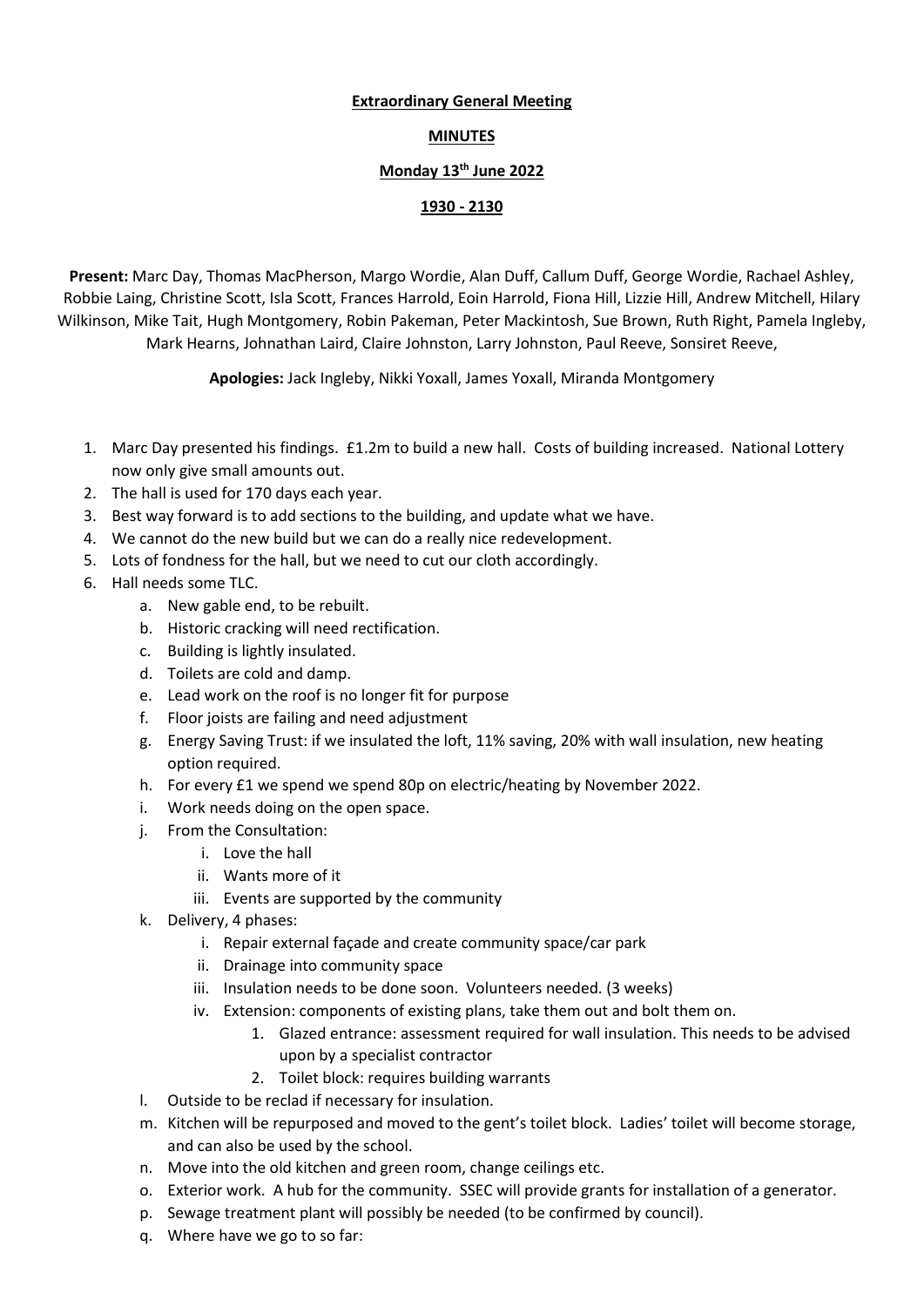- i. Re-development will be less than half the cost of a new build.
- ii. Dorenell wind farm, outside of their catchment, but have awarded £10k for access to the green space because we have Hall attendees from the Cabrach.
- iii. Glens of Foundland gave us  $E1k -$  this will pay for the insulation
- iv. Gordon and Ena Baxter Foundation in principle open to an application for £25k for kitchen refurb.
- v. Next 6-12 months
	- 1. £12k for outside space, sitting, outdoor events, bbqs etc. (National Lottery)
	- 2. Clashindarroch Wind Farm, bid in for outdoor space/car park and architect and roof, drainage and for toilet block and heating. End of September.
	- 3. Dorenell a further £28k bid for help with repositioning the kitchen.
	- 4. Cairnie Glass to help with moving the kitchen.
	- 5. Robertson Trust, £2k per bid.
	- 6. Edintore Trust
	- 7. Landfill fund, 13 trustees
	- 8. Mary Salmon trust (outside furniture)
	- 9. Tesco (blue tokens) open to bids for a variety of uses.
	- 10. Garfield Weston Foundation
	- 11. William Grants
	- 12. Private donations, hall originally funded by private donations in the 20s
	- 13. Crown Estate funds
	- 14. Further three funders, (see Slides for evening's presentation)
- r. What do we need, the more people help the faster we go. Things to consider are:
	- i. We need trades, general helpers
	- ii. Material donations
	- iii. Help required to put in bids for funding.
	- iv. Managing e-bike scheme
	- v. People to create and run events, we want the space to be used.
	- vi. Require people to fundraise.
	- vii. We get more funding from funders if we show how committed we are.
- s. Slides will be put on the internet from tonight for further reading.
- t. Over to Q&A but any questions please ask at any time.
- u. Rachael gave an overview of the funding already achieved.
- v. We need to be realistic and can only go as fast as the resources that we have.
- w. Mark Hearns, acknowledge huge amounts of work done already and questions/comments were noted as below:
	- i. Building warrant, new building warrant? For eg, Dorenell Wind Farm want to know that we have a warrant in place before they will fund anything.
	- ii. Hall plans are an asset. Not wasted, being used, cut and paste.
	- iii. Building warrant was funded by the Clashindarroch and Edintore Wind Farms.
	- iv. Architect, lean and efficient process for moving forward.
	- v. Margo commented that the add-ons now will be able to happen because we have the space for the car park area.
	- vi. Robin Pakeman noted that the number of doors coming into the hall may be an issue (can be discussed with the architect).
	- vii. The toilets need to be located for easy access to the main hall and the "green room".
	- viii. Insulation and cladding, maybe the new bits could be engineered to be properly insulated to help the buildings in the long run. Energy Savings Trust, infrared heating panels are the way to go.
	- ix. Pragmatic answer to the issue, come up with something really smart (Hugh Montgomery) i.e. chunks to be done bit by bit.
	- x. Consider looking at solar panels for the hall electricity (TMcP)
- x. Key jobs to be done at the moment: